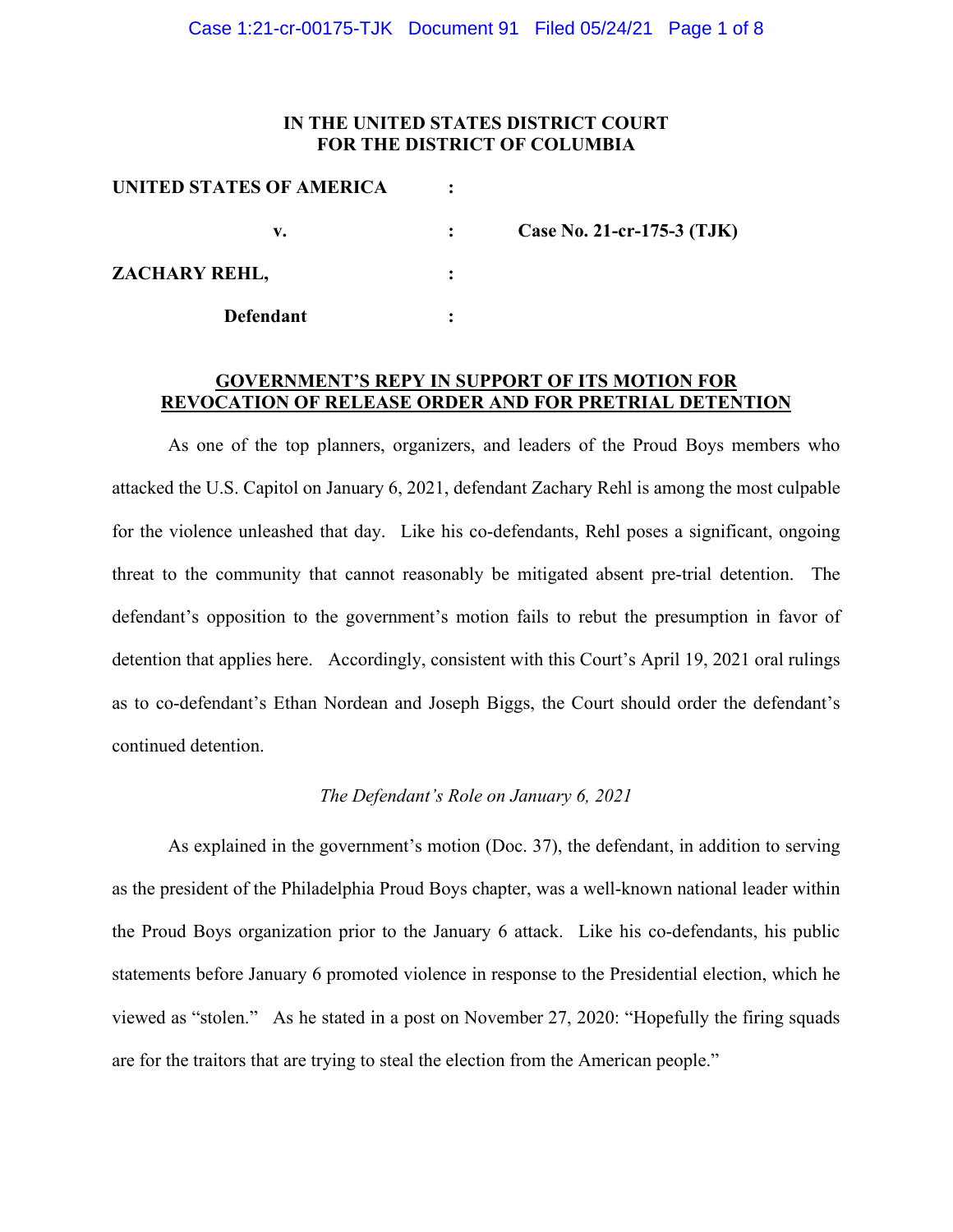#### Case 1:21-cr-00175-TJK Document 91 Filed 05/24/21 Page 2 of 8

As January 6 approached, the defendant emerged as a key figure in the organization's plans for that day. Specifically, on December 29, 2020, the Proud Boys Chairman announced the leadership and structure of a new chapter, which would be called the Ministry of Self-Defense (MOSD). The leadership and structure included an "upper tier leadership" of six people, which included Proud Boys Chairman, the defendant, and co-defendants Joseph Biggs and Ethan Nordean. Later that evening, co-defendant Charles Donohoe explained the structure of this "special chapter" with reference to the upcoming trip to Washington, D.C. Telegram messages indicate that this chapter was not to have any interaction with other Proud Boys attending the event, and the other Proud Boys members attending the event were to coordinate with their own chapters and "do whatever you guys want."

A video call with prospective members of MOSD was held on December 30, 2020, during which the leadership of MOSD introduced the chapter and explained the expectations, including the strict chain of command. As one member of the upper-tier leadership explained:

[Directions] could come from any single person that you see on your screen right now . . . but the one thing that everyone has to understand, is, yes, you might be getting told things from different people, but it's all information from the same plan. [Joe] Biggs is not going to tell you something different than I'm gonna tell you. [Proud Boys Chairman] is not going to tell you something different than **Zach [Rehl]** is going to tell you. It's all one operational plan, so don't get hung up on the delivery. The information is all the same.

As noted in the government's motion, the evidence in this case demonstrates that the defendant was also directly involved in the planning for January 6 by, among other things, raising thousands of dollars and leading the efforts to obtain programmable radios for use on that day. Furthermore, when others discussed efforts to conceal or destroy evidence of their communications following the Proud Boys Chairman's arrest, the defendant provided guidance, stating, among other things: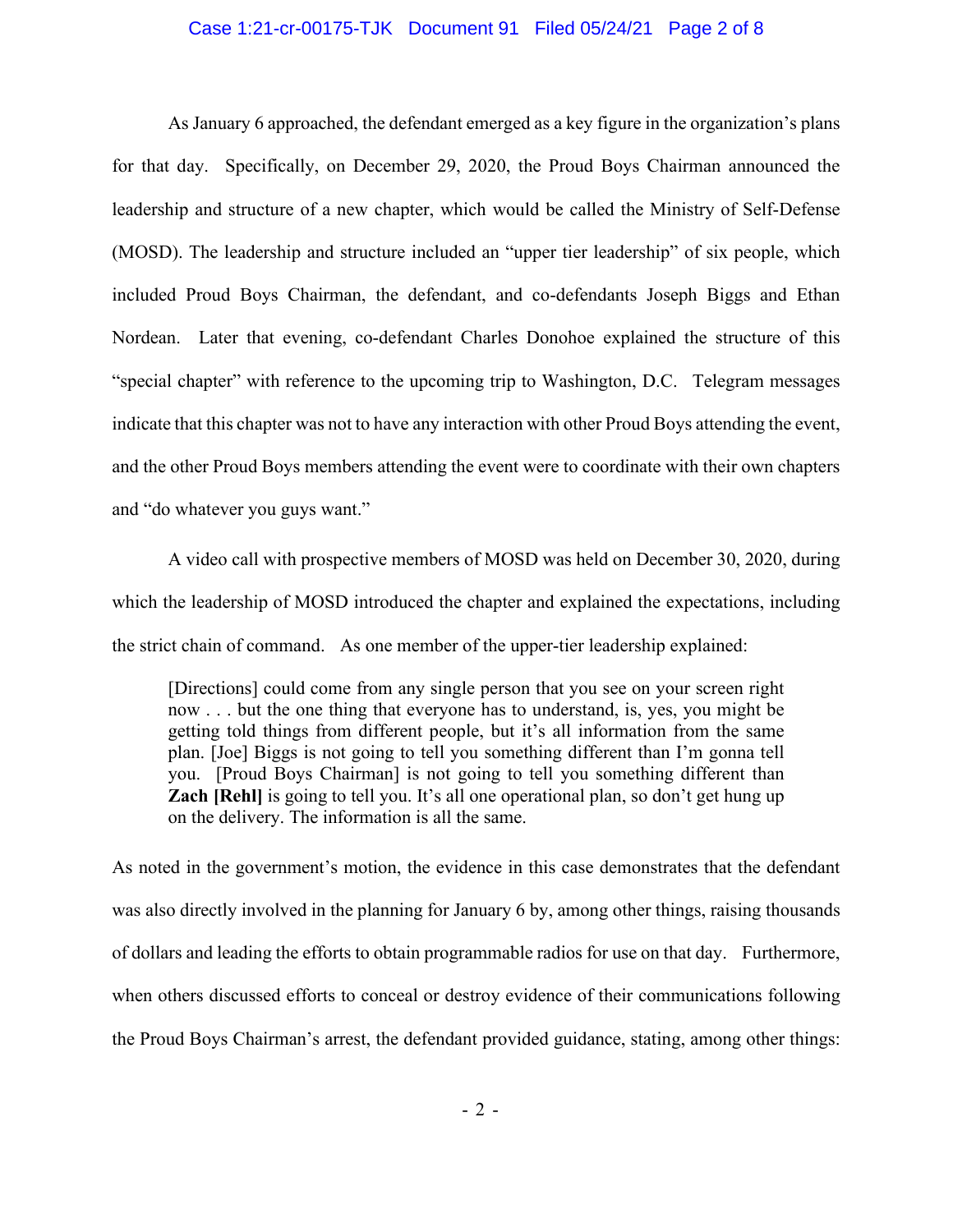#### Case 1:21-cr-00175-TJK Document 91 Filed 05/24/21 Page 3 of 8

"you gotta manually delete each message from each chat 'for everyone' deleting all will only clear it for you, only the owner can nuke the chat." As to the Chairman's arrest and the likely seizure of his phone by law enforcement, the defendant stated simply: "hopefully he logged outta telegram."

When the Proud Boys members gathered near the Washington Monument on the morning of January 6, 2021, defendant Rehl was one of the leaders of the group. Even defendant Donohoe, who had taken on a more significant leadership role in the wake of the chairman's January 4, 2021 arrest, deferred to Rehl when he stated on the morning of January 6 that Donohoe had "the keys" until Nordean and Rehl showed up. The defendant and his co-defendants led the group around the Capitol, ultimately reaching the Peace Monument on the west side where, shortly before 1:00 p.m., the group charged over the police barricades and overwhelmed the law enforcement officers attempting to protect the restricted grounds, building, and ongoing Congressional proceedings. Donning goggles and a mask, the defendant was later able to enter the building with ease following the violence and destruction committed by his co-conspirators, who included not only his codefendants but also other Proud Boys members such as Dominic Pezzola, who robbed a Capitol Police officer of his riot shield and used that shield to break through a Capitol window. The defendant celebrated the breach of the Capitol, smoking with others inside a U.S. Senator's office. In a subsequent post to social media, the defendant shared a video of the breach near the First Street pedestrian gate, captioning the video, "How it all started."

In a Telegram message following the attack, the defendant expressed some surprise about the group's accomplishments: "That was NOT what I expected to happen today. All from us showing up and starting some chants and getting the normies all riled up." And the defendant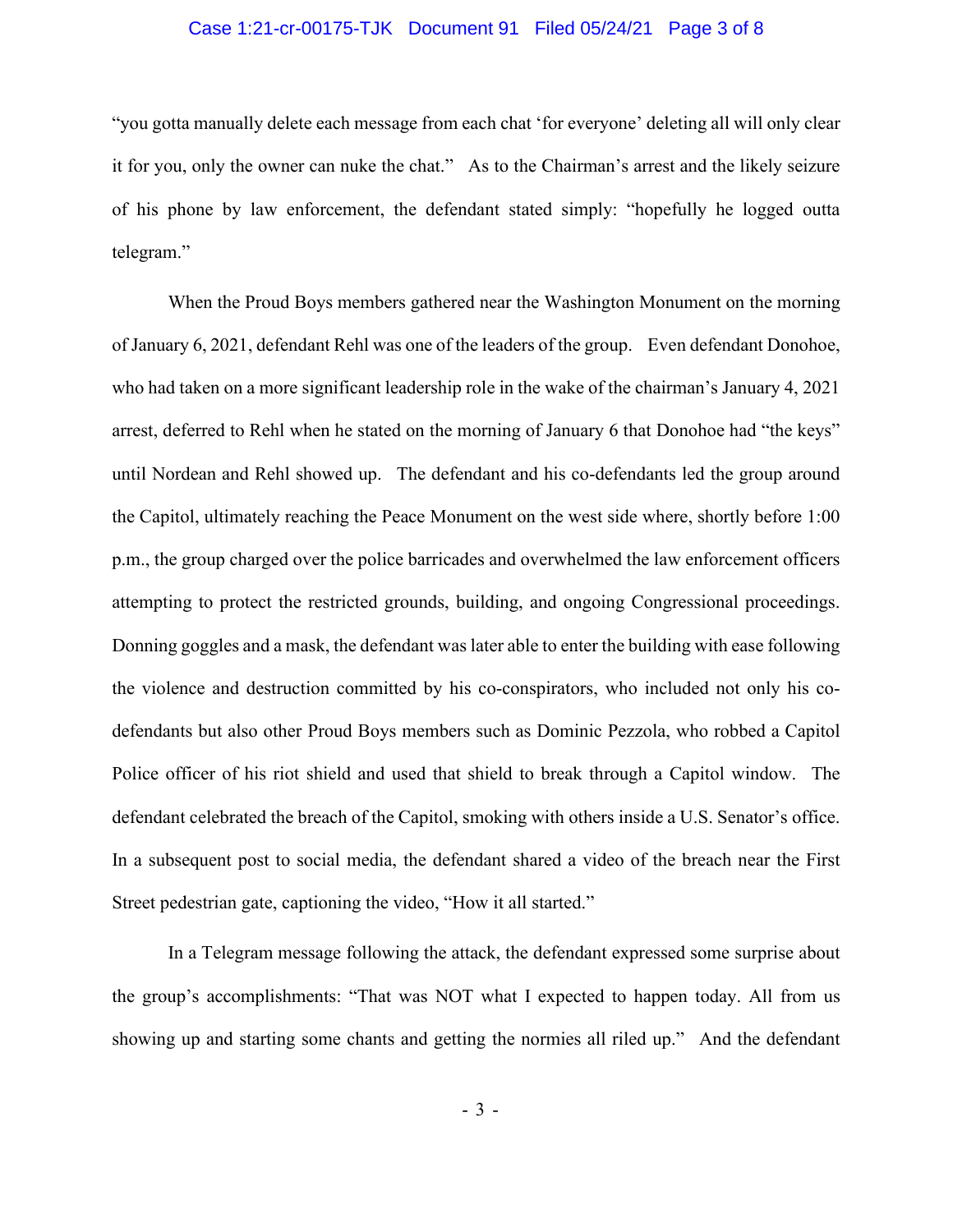#### Case 1:21-cr-00175-TJK Document 91 Filed 05/24/21 Page 4 of 8

further celebrated the attack in a public social media post: "THIS is what patriotism looks like. Today was indeed a historical day for sure. I will never forget this for as long as I live, keep the fight up America! When government fears its people, you have freedom, when people fear government, you have tyranny." The following day, he continued to express pride in what he and others had achieved while referencing unspecified plans for the future: "I find this hard to believe now. I'm proud as fuck what we accomplished yesterday, but we need to start planning and we are starting planning, for a Biden presidency." At no point since those statements has the defendant indicated any remorse or regret regarding the events of January 6 or his role in it.

#### *The Necessity of Pre-Trial Detention and Defendant's Failure to Rebut the Presumption*

As this Court has previously noted and the defendant appears to concede, the superseding indictment establishes probable cause that the co-defendants, including Rehl, committed a violation of 18 U.S.C. § 1361, thus triggering a rebuttable presumption in favor of detention under 18 U.S.C. § 3142(e)(3)(C). Furthermore, on balance, as this Court determined with respect to codefendant Biggs and Nordean, the four Bail Reform Act factors under 18 U.S.C. § 3142(g)(1)-(4) weigh strongly in favor of defendant Rehl's continued detention. *See United States v. Munchel*, 991 F.3d 1273, 1279-80 (D.C. Cir. 2021).

First, the defendant is charged with serious offenses, including an offense defined by Congress as a "federal crime of terrorism" under 18 U.S.C.  $\S$  2332b(g)(5)), namely the violation of § 1361. Like his co-defendants, the defendant is also charged with substantive offenses and conspiracy to stop, delay, or hinder Congress's certification of the Electoral College vote, in violation of  $\S$  1512(c)(2); and to obstruct and interfere with law enforcement officers protecting the Capitol and its occupants during a civil disorder, in violation of  $\S 231(a)(3)$ . As this Court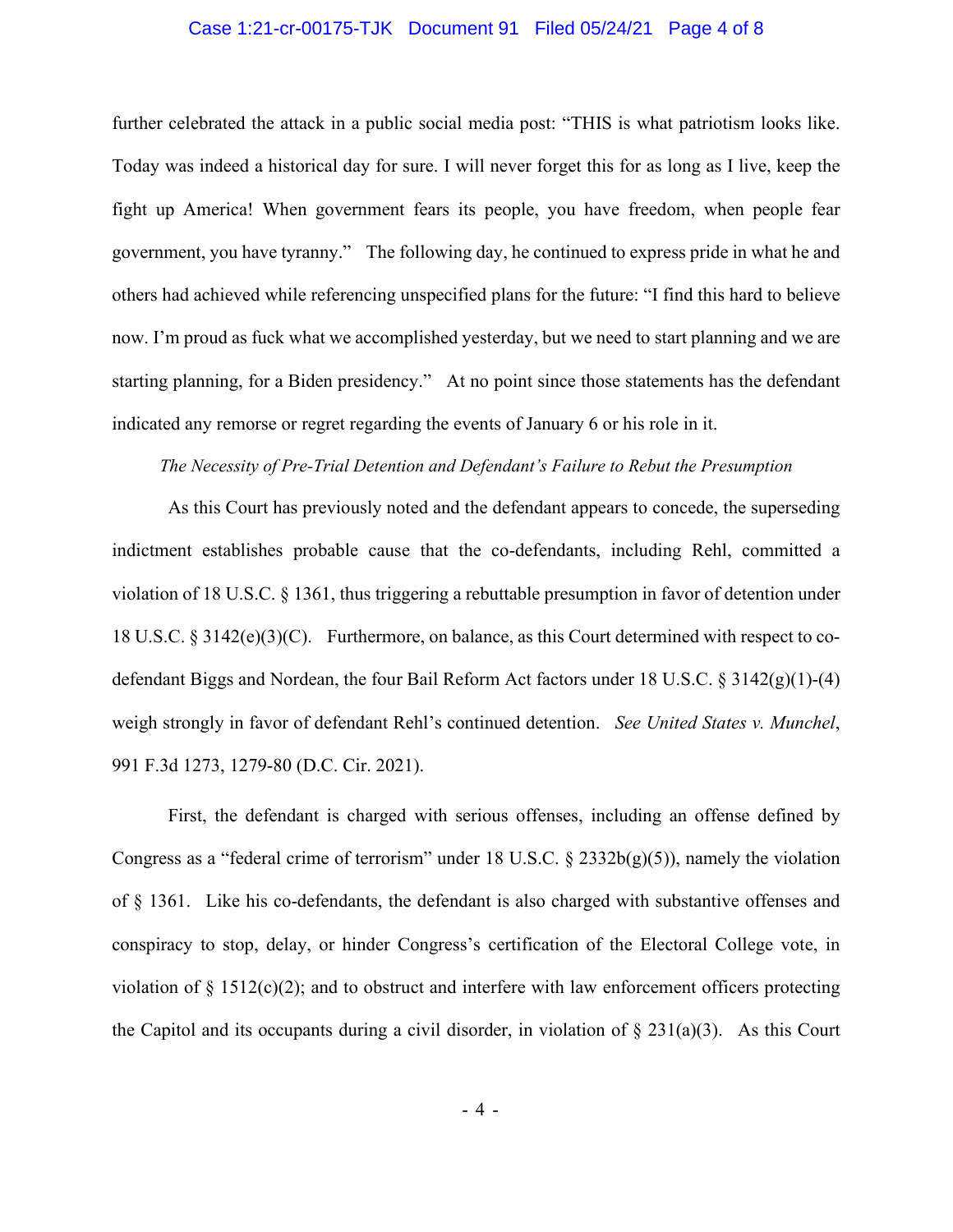#### Case 1:21-cr-00175-TJK Document 91 Filed 05/24/21 Page 5 of 8

ruled, these are "gravely serious matters," and the nature and circumstances of the offenses weigh "strongly" in favor of detention, even for defendants not charged with carrying weapons or fighting with police officers. *See* 4/19/2021 Tr. 40:11, 41:12-24, 54:14-17. Contrary to the defendant's claim (at 2-3), the severity of the defendant's offenses is not reduced simply because the defendant did not act "as a principal in the destruction of property"—rather, that fact is consistent with the government's allegation that the defendant was a leader, and thus arguably more culpable for the violence and destruction unleashed by his fellow Proud Boys members, including that of coconspirator Pezzola.

Second, as with Biggs and Nordean, the weight of the evidence against defendant Rehl is "strong enough to weigh in favor of detention," notwithstanding the facts that some of it is circumstantial and that the defendant's liability for substantive offenses rests in part on attempt or aiding-and-abetting theories. 4/19/2021 Tr. 44:25 – 45:1. Addressing the weight of the evidence, the defendant concedes (at 3) that, following the Capitol attack, he stated that "the officers should be tarred and feathered for attempting to keep them out of the Capitol." He claims, however, that because he purportedly "only marched and breached the Capitol with the flow of the group but did nothing more," his statements should be viewed as "merely words" and that they somehow do not reflect "a lack of remorse." Defendant's claim that the he only marched with others and entered the Capitol "with the flow of the group" preposterously understates his role. In addition to his fundraising and other planning in advance, the defendant himself *led* the scores of chanting Proud Boys members through the city and up to the point where they first breached the restricted grounds, at which point he joined the first wave that pushed over and past law enforcement and forward to the building.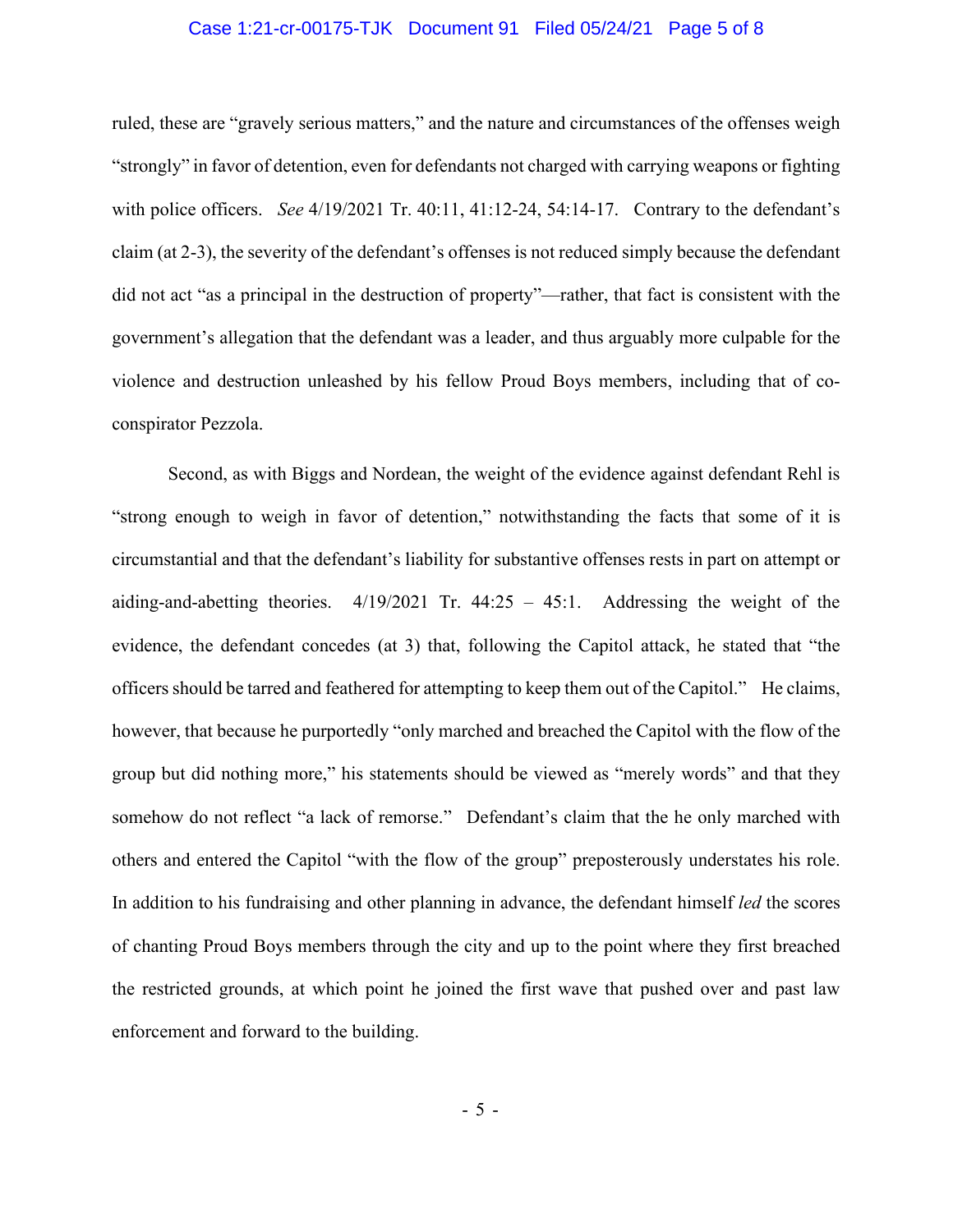#### Case 1:21-cr-00175-TJK Document 91 Filed 05/24/21 Page 6 of 8

As to the defendant's "words," after the violence at the Capitol—including the dozens of Capitol Police and other law enforcement who were badly beaten and otherwise assaulted—after hundreds of congressional members and employees were terrorized, and after millions of dollars of property damage was inflicted upon the Capitol building, the defendant's celebratory comments and calls for further violence against law enforcement, whom he called "turncoats," are far from just words—they are a clear indication of the danger he poses going forward. Indeed, the defendant's comment that his "words" do not "implicate a lack of remorse" is absurd, and it only highlights the utter lack of any indication of remorse.

Third, as to the history and characteristics of the defendant, nothing in the defendant's past or character—including the family ties, military service, and employment touted in his filing deterred him from embracing a leadership role in the January 6 attack, and the government remains unaware of any remorse or contrition by the defendant or any attempt to distance himself from the role he played. Instead, before the Court is evidence of the defendant's celebration of the January 6 attack, suggesting that he would not refrain from similar activities in the future. The government therefore submits that this factor weighs, if at all, in favor of detention.

Fourth, as to the nature and seriousness of the danger to any person or the community that would be posed by the defendant's release, this Court's assessments as to defendants Biggs and Nordean are again instructive. This Court found, among other things, that those defendants had made statements suggesting that force or violence was justified in response to the supposedly "stolen" election; that they were alleged to have planned, aided, or coordinated the January 6 activities and attacks on law enforcement; that, as leaders of the Proud Boys movement, the defendants could "produce events that draw large numbers of people;" and that the defendants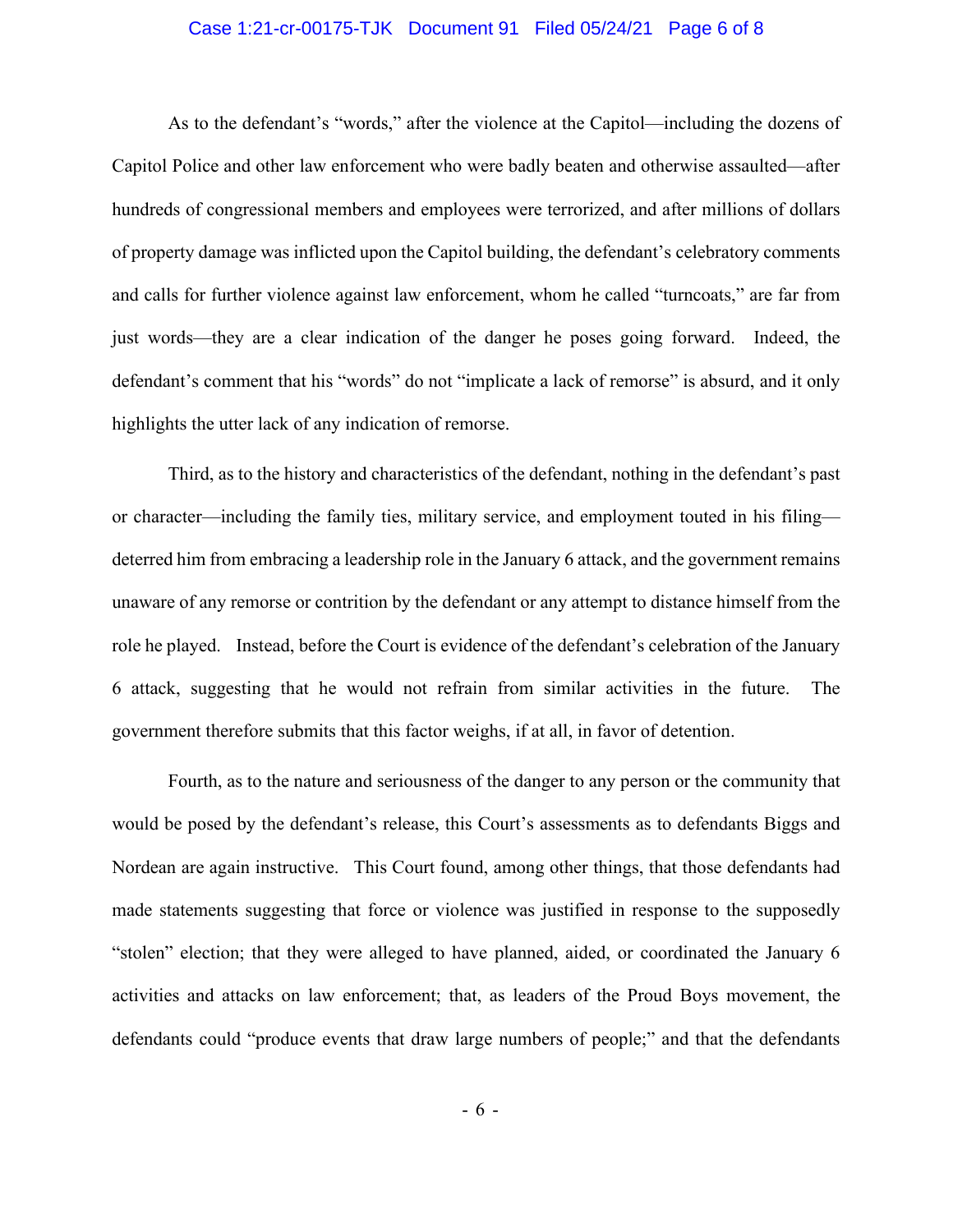#### Case 1:21-cr-00175-TJK Document 91 Filed 05/24/21 Page 7 of 8

could communicate by using other another person's phone or computer, even if the Court directed them not to.  $4/19/2021$  Tr.  $54:2 - 56:10$ . These assessments apply equally to defendant Rehl and likewise weigh in favor of detention. Furthermore, like his co-defendants, the evidence demonstrates a desire to destroy incriminating evidence or otherwise conceal the group's communications from law enforcement, which cuts heavily against any confidence this Court might otherwise have that the defendant will comply with any conditions of release.

Considered together, the facts in this case establish by clear and convincing evidence that no condition or combination of conditions imposed on the defendant would reasonably assure the safety of other persons and the community, and the defendant should therefore remain detained. This conclusion is consistent with this Court's and the D.C. Circuit's recognition that "[t]hose who aided, conspired with, planned, or coordinated such actions, are in a different category of dangerousness than those who cheered on the violence or entered the Capitol after others had cleared the way." 4/19/2021 Tr. 54:15 – 55:1 (referencing *Munchel*). Moreover, it is in keeping with the Supreme Court's admonition that "conspiracy poses a 'threat to the public' over and above the threat of the commission of the relevant substantive crime – both because the '[c]ombination in crime makes more likely the commission of [other] crimes' and because it 'decreases the probability that the individuals involved will depart from their path of criminality.'" *United States v. Jimenez Recio*, 537 U.S. 270, 275 (2003) (citing *Callanan v. United States*, 364 U.S. 587, 593-94 (1961)) (brackets in original).

The defendant's opposition fails to rebut the presumption in favor of detention that applies in this case. Regardless, based on an individualized and forward-looking assessment of the defendant's dangerousness, considered in light of this Court's and the D.C. Circuit's prior rulings,